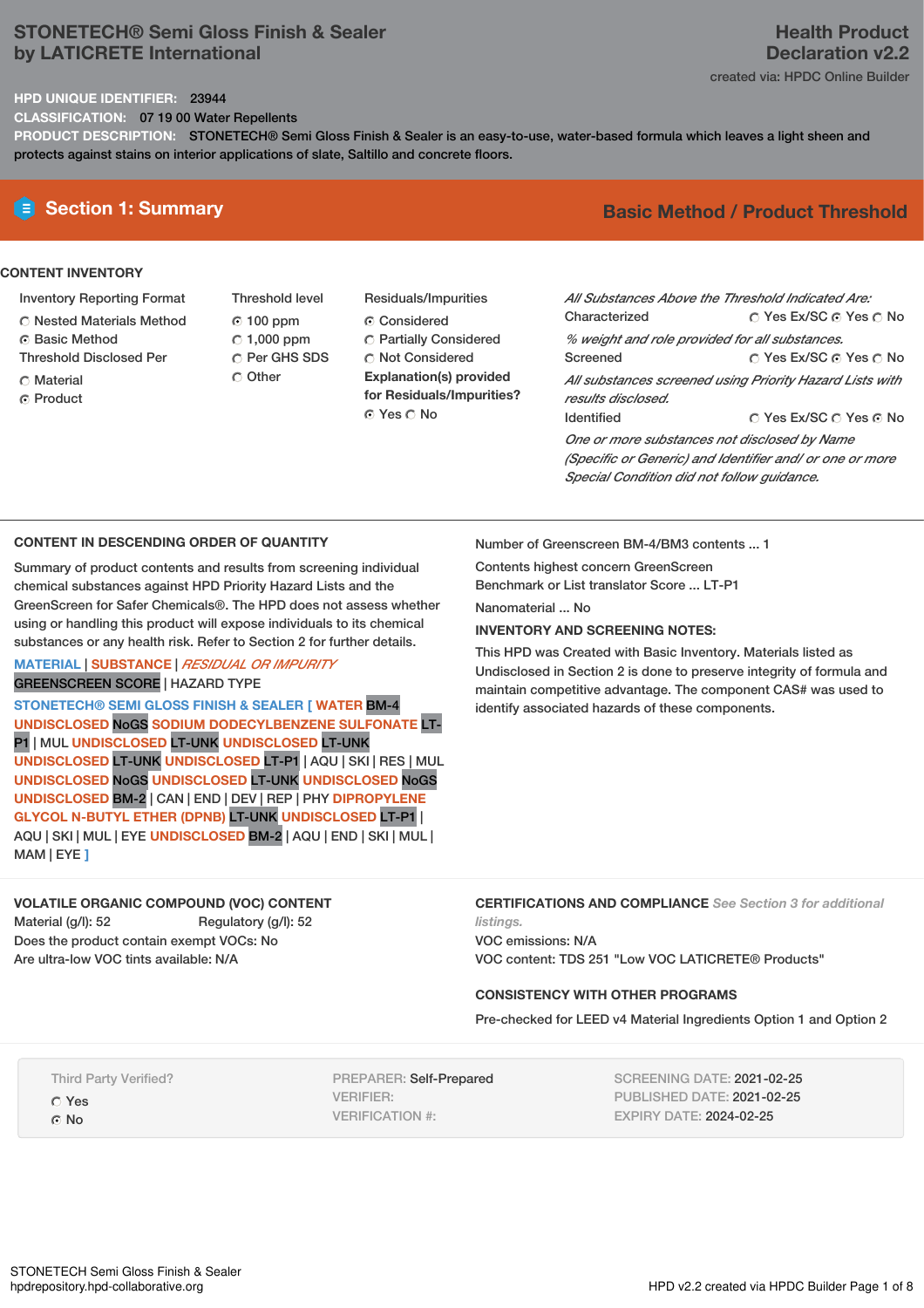This section lists contents in a product based on specific threshold(s) and reports detailed health information including hazards. This HPD uses the *inventory method indicated above, which is one of three possible methods:*

- *Basic Inventory method with Product-level threshold.*
- *Nested Material Inventory method with Product-level threshold*
- *Nested Material Inventory method with individual Material-level thresholds*

Definitions and requirements for the three inventory methods and requirements for each data field can be found in the HPD Open Standard version *2.2, available on the HPDC website at: [www.hpd-collaborative.org/hpd-2-2-standard](https://www.hpd-collaborative.org/hpd-2-2-standard)*

| <b>STONETECH® SEMI GLOSS FINISH &amp; SEALER</b> |                                                                                                                                    |          |                                          |                                                |                        |
|--------------------------------------------------|------------------------------------------------------------------------------------------------------------------------------------|----------|------------------------------------------|------------------------------------------------|------------------------|
| PRODUCT THRESHOLD: 100 ppm                       |                                                                                                                                    |          | RESIDUALS AND IMPURITIES CONSIDERED: Yes |                                                |                        |
| potentially greater than 100 ppm.                | RESIDUALS AND IMPURITIES NOTES: Residuals and impurities are measured by quantitative methods and are only displayed when they are |          |                                          |                                                |                        |
|                                                  | OTHER PRODUCT NOTES: See SDS at www.laticrete.com for occupational exposure information.                                           |          |                                          |                                                |                        |
| <b>WATER</b>                                     |                                                                                                                                    |          |                                          |                                                | ID: 7732-18-5          |
|                                                  | HAZARD SCREENING METHOD: Pharos Chemical and Materials Library HAZARD SCREENING DATE: 2021-02-25                                   |          |                                          |                                                |                        |
| %: 80,0000 - 90,0000                             | $GS:$ BM-4                                                                                                                         | RC: None | NANO: No                                 | <b>SUBSTANCE ROLE: Diluent</b>                 |                        |
| <b>HAZARD TYPE</b>                               | <b>AGENCY AND LIST TITLES</b>                                                                                                      |          | <b>WARNINGS</b>                          |                                                |                        |
| None found                                       |                                                                                                                                    |          |                                          | No warnings found on HPD Priority Hazard Lists |                        |
|                                                  | SUBSTANCE NOTES: The amount of this component may vary based on the plant of manufacture.                                          |          |                                          |                                                |                        |
|                                                  |                                                                                                                                    |          |                                          |                                                |                        |
| <b>UNDISCLOSED</b>                               |                                                                                                                                    |          |                                          |                                                | <b>ID: Undisclosed</b> |
|                                                  | HAZARD SCREENING METHOD: Pharos Chemical and Materials Library                                                                     |          | HAZARD SCREENING DATE: 2021-02-25        |                                                |                        |
| %: 11.0000 - 20.0000                             | GS: NoGS                                                                                                                           | RC: None | NANO: No                                 | <b>SUBSTANCE ROLE: Coating</b>                 |                        |
| <b>HAZARD TYPE</b>                               | <b>AGENCY AND LIST TITLES</b>                                                                                                      |          | <b>WARNINGS</b>                          |                                                |                        |
| None found                                       |                                                                                                                                    |          |                                          | No warnings found on HPD Priority Hazard Lists |                        |
|                                                  | SUBSTANCE NOTES: The amount of this component may vary based on the plant of manufacture. This product is shown as undisclosed to  |          |                                          |                                                |                        |
|                                                  | preserve integrity of formula and maintain competitive advantage. The component CAS# was used to identify associated hazards.      |          |                                          |                                                |                        |
|                                                  |                                                                                                                                    |          |                                          |                                                |                        |
| <b>SODIUM DODECYLBENZENE SULFONATE</b>           |                                                                                                                                    |          |                                          |                                                | ID: 25155-30-0         |
|                                                  | HAZARD SCREENING METHOD: Pharos Chemical and Materials Library HAZARD SCREENING DATE: 2021-02-25                                   |          |                                          |                                                |                        |
| $\%$ : 0.5000 - 5.0000                           | GS: LT-P1                                                                                                                          | RC: None | NANO: No                                 | <b>SUBSTANCE ROLE: Surfactant</b>              |                        |
| <b>HAZARD TYPE</b>                               | <b>AGENCY AND LIST TITLES</b>                                                                                                      |          | <b>WARNINGS</b>                          |                                                |                        |
| <b>MUL</b>                                       | German FEA - Substances Hazardous to<br>Waters                                                                                     |          | Class 2 - Hazard to Waters               |                                                |                        |
|                                                  | SUBSTANCE NOTES: The amount of this component may vary based on the plant of manufacture.                                          |          |                                          |                                                |                        |
|                                                  |                                                                                                                                    |          |                                          |                                                |                        |
| <b>UNDISCLOSED</b>                               |                                                                                                                                    |          |                                          |                                                | ID: Undisclosed        |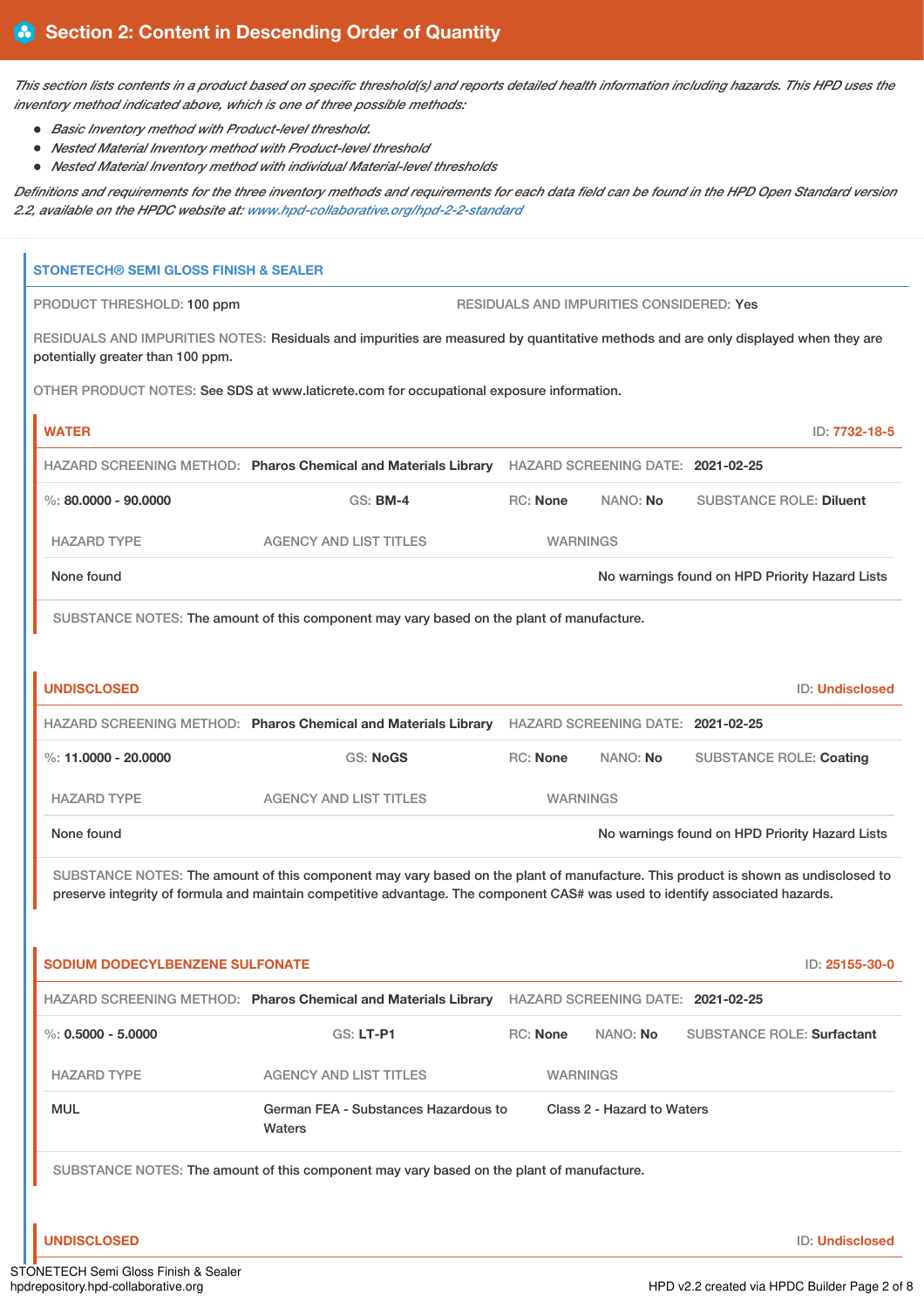|                        |                                                                                                                                                                                                                                                                    | HAZARD SCREENING METHOD: Pharos Chemical and Materials Library HAZARD SCREENING DATE: 2021-02-25 |                 |                                     |                                                    |                                                |
|------------------------|--------------------------------------------------------------------------------------------------------------------------------------------------------------------------------------------------------------------------------------------------------------------|--------------------------------------------------------------------------------------------------|-----------------|-------------------------------------|----------------------------------------------------|------------------------------------------------|
| $\%$ : 0.1000 - 0.3000 | <b>GS: LT-UNK</b>                                                                                                                                                                                                                                                  | RC: None                                                                                         |                 | NANO: No                            |                                                    | SUBSTANCE ROLE: Matting agent                  |
| <b>HAZARD TYPE</b>     | <b>AGENCY AND LIST TITLES</b>                                                                                                                                                                                                                                      |                                                                                                  | <b>WARNINGS</b> |                                     |                                                    |                                                |
| None found             |                                                                                                                                                                                                                                                                    |                                                                                                  |                 |                                     |                                                    | No warnings found on HPD Priority Hazard Lists |
|                        | SUBSTANCE NOTES: The amount of this component may vary based on the plant of manufacture. This product is shown as undisclosed to<br>preserve integrity of formula and maintain competitive advantage. The component CAS# was used to identify associated hazards. |                                                                                                  |                 |                                     |                                                    |                                                |
| <b>UNDISCLOSED</b>     |                                                                                                                                                                                                                                                                    |                                                                                                  |                 |                                     |                                                    | ID: Undisclosed                                |
|                        | HAZARD SCREENING METHOD: Pharos Chemical and Materials Library                                                                                                                                                                                                     |                                                                                                  |                 | HAZARD SCREENING DATE: 2021-02-25   |                                                    |                                                |
| %: $0.1000 - 0.3000$   | GS: LT-UNK                                                                                                                                                                                                                                                         | RC: None                                                                                         |                 | NANO: No                            |                                                    | SUBSTANCE ROLE: Matting agent                  |
| <b>HAZARD TYPE</b>     | <b>AGENCY AND LIST TITLES</b>                                                                                                                                                                                                                                      |                                                                                                  | <b>WARNINGS</b> |                                     |                                                    |                                                |
| None found             |                                                                                                                                                                                                                                                                    |                                                                                                  |                 |                                     |                                                    | No warnings found on HPD Priority Hazard Lists |
|                        | SUBSTANCE NOTES: The amount of this component may vary based on the plant of manufacture. This product is shown as undisclosed to<br>preserve integrity of formula and maintain competitive advantage. The component CAS# was used to identify associated hazards. |                                                                                                  |                 |                                     |                                                    |                                                |
| <b>UNDISCLOSED</b>     |                                                                                                                                                                                                                                                                    |                                                                                                  |                 |                                     |                                                    | ID: Undisclosed                                |
|                        | HAZARD SCREENING METHOD: Pharos Chemical and Materials Library                                                                                                                                                                                                     |                                                                                                  |                 | HAZARD SCREENING DATE: 2021-02-25   |                                                    |                                                |
| %: $0.1000 - 1.0000$   | <b>GS: LT-UNK</b>                                                                                                                                                                                                                                                  | RC: None                                                                                         |                 | NANO: No                            |                                                    | <b>SUBSTANCE ROLE: Binder</b>                  |
| <b>HAZARD TYPE</b>     | <b>AGENCY AND LIST TITLES</b>                                                                                                                                                                                                                                      |                                                                                                  | <b>WARNINGS</b> |                                     |                                                    |                                                |
| None found             |                                                                                                                                                                                                                                                                    |                                                                                                  |                 |                                     |                                                    | No warnings found on HPD Priority Hazard Lists |
|                        | SUBSTANCE NOTES: The amount of this component may vary based on plant of manufacture.                                                                                                                                                                              |                                                                                                  |                 |                                     |                                                    |                                                |
|                        |                                                                                                                                                                                                                                                                    |                                                                                                  |                 |                                     |                                                    |                                                |
| <b>UNDISCLOSED</b>     |                                                                                                                                                                                                                                                                    |                                                                                                  |                 |                                     |                                                    | ID: Undisclosed                                |
|                        | HAZARD SCREENING METHOD: Pharos Chemical and Materials Library                                                                                                                                                                                                     |                                                                                                  |                 | HAZARD SCREENING DATE: 2021-02-25   |                                                    |                                                |
| $\%$ : 0.0500 - 0.0800 | GS: LT-P1                                                                                                                                                                                                                                                          | <b>RC: None</b>                                                                                  |                 | NANO: No                            |                                                    | <b>SUBSTANCE ROLE: Surfactant</b>              |
| <b>HAZARD TYPE</b>     | <b>AGENCY AND LIST TITLES</b>                                                                                                                                                                                                                                      |                                                                                                  | <b>WARNINGS</b> |                                     |                                                    |                                                |
| AQU                    | EU - GHS (H-Statements)                                                                                                                                                                                                                                            | H400 - Very toxic to aquatic life                                                                |                 |                                     |                                                    |                                                |
| <b>SKI</b>             | EU - GHS (H-Statements)                                                                                                                                                                                                                                            | H314 - Causes severe skin burns and eye damage                                                   |                 |                                     |                                                    |                                                |
| <b>RES</b>             | <b>AOEC - Asthmagens</b>                                                                                                                                                                                                                                           |                                                                                                  |                 | Asthmagen (Rs) - sensitizer-induced |                                                    |                                                |
| MUL                    | German FEA - Substances Hazardous to<br>Waters                                                                                                                                                                                                                     |                                                                                                  |                 | Class 2 - Hazard to Waters          |                                                    |                                                |
| <b>RES</b>             | <b>AOEC - Asthmagens</b>                                                                                                                                                                                                                                           |                                                                                                  | induced         |                                     | Asthmagen (Rr&Rs) - irritant-induced & sensitizer- |                                                |
|                        |                                                                                                                                                                                                                                                                    |                                                                                                  |                 |                                     |                                                    |                                                |

SUBSTANCE NOTES: The amount of this component may vary based on the plant of manufacture. This product is shown as undisclosed to preserve integrity of formula and maintain competitive advantage. The component CAS# was used to identify associated hazards.

**UNDISCLOSED** ID: **Undisclosed**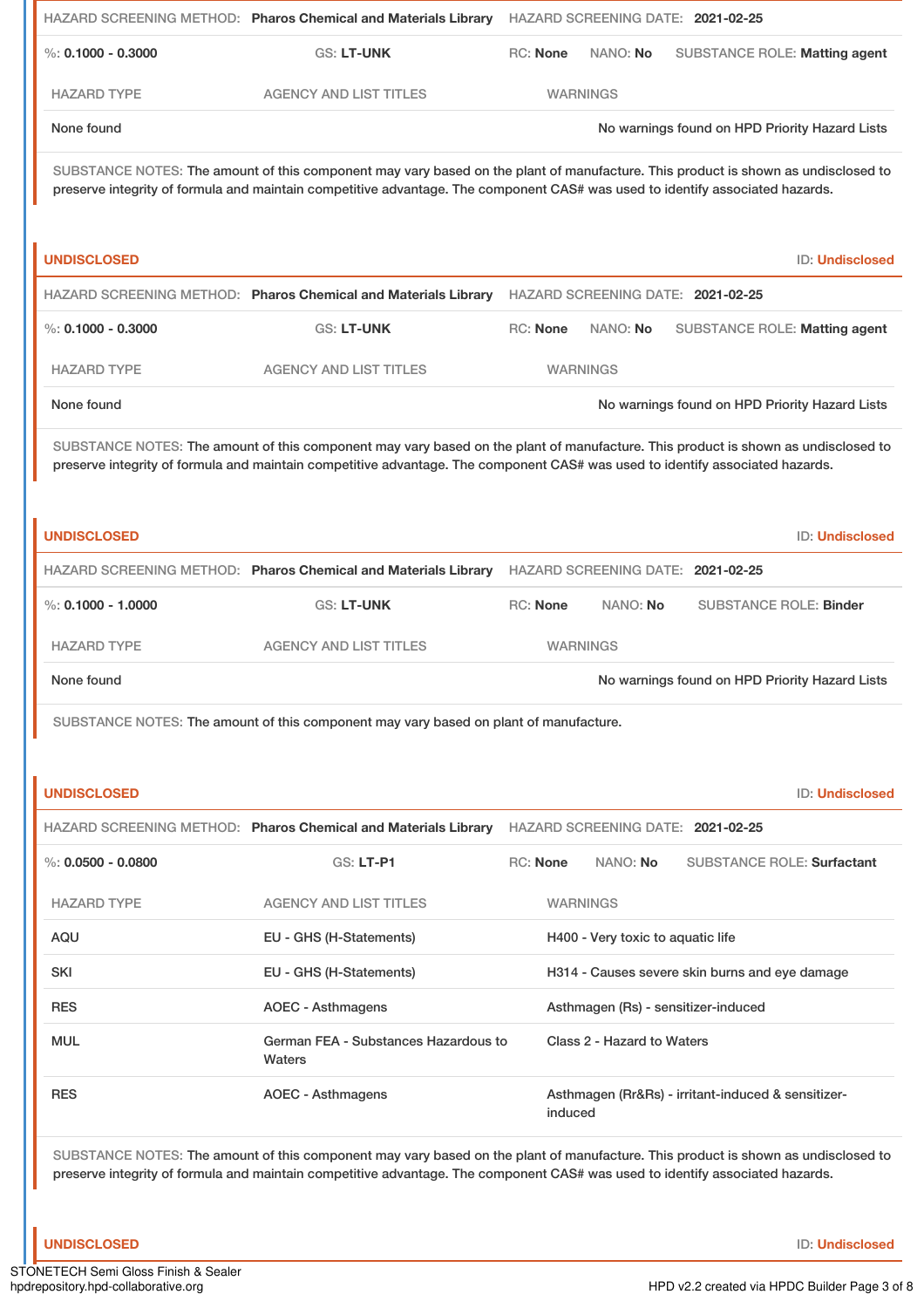|                        | HAZARD SCREENING METHOD: Pharos Chemical and Materials Library HAZARD SCREENING DATE: 2021-02-25                                                                                                                                                                   |                 |                                   |                                                |                 |
|------------------------|--------------------------------------------------------------------------------------------------------------------------------------------------------------------------------------------------------------------------------------------------------------------|-----------------|-----------------------------------|------------------------------------------------|-----------------|
| $\%$ : 0.0500 - 0.1500 | <b>GS: NoGS</b>                                                                                                                                                                                                                                                    | <b>RC: None</b> | NANO: No                          | <b>SUBSTANCE ROLE: Surfactant</b>              |                 |
| <b>HAZARD TYPE</b>     | <b>AGENCY AND LIST TITLES</b>                                                                                                                                                                                                                                      | <b>WARNINGS</b> |                                   |                                                |                 |
| None found             |                                                                                                                                                                                                                                                                    |                 |                                   | No warnings found on HPD Priority Hazard Lists |                 |
|                        | SUBSTANCE NOTES: The amount of this component may vary based on the plant of manufacture. This product is shown as undisclosed to<br>preserve integrity of formula and maintain competitive advantage. The component CAS# was used to identify associated hazards. |                 |                                   |                                                |                 |
| <b>UNDISCLOSED</b>     |                                                                                                                                                                                                                                                                    |                 |                                   |                                                | ID: Undisclosed |
|                        | HAZARD SCREENING METHOD: Pharos Chemical and Materials Library                                                                                                                                                                                                     |                 | HAZARD SCREENING DATE: 2021-02-25 |                                                |                 |
| $\%$ : 0.0500 - 0.1000 | <b>GS: LT-UNK</b>                                                                                                                                                                                                                                                  | <b>RC: None</b> | NANO: No                          | <b>SUBSTANCE ROLE: Defoamer</b>                |                 |
| <b>HAZARD TYPE</b>     | <b>AGENCY AND LIST TITLES</b>                                                                                                                                                                                                                                      | <b>WARNINGS</b> |                                   |                                                |                 |
| None found             |                                                                                                                                                                                                                                                                    |                 |                                   | No warnings found on HPD Priority Hazard Lists |                 |
|                        | SUBSTANCE NOTES: The amount of this component may vary based on the plant of manufacture. This product is shown as undisclosed to<br>preserve integrity of formula and maintain competitive advantage. The component CAS# was used to identify associated hazards. |                 |                                   |                                                |                 |
| <b>UNDISCLOSED</b>     |                                                                                                                                                                                                                                                                    |                 |                                   |                                                | ID: Undisclosed |
|                        | HAZARD SCREENING METHOD: Pharos Chemical and Materials Library                                                                                                                                                                                                     |                 | HAZARD SCREENING DATE: 2021-02-25 |                                                |                 |
| $\%$ : 0.0100 - 0.0500 | <b>GS: NoGS</b>                                                                                                                                                                                                                                                    | <b>RC: None</b> | NANO: No                          | <b>SUBSTANCE ROLE: Defoamer</b>                |                 |
| <b>HAZARD TYPE</b>     | <b>AGENCY AND LIST TITLES</b>                                                                                                                                                                                                                                      | <b>WARNINGS</b> |                                   |                                                |                 |
| None found             |                                                                                                                                                                                                                                                                    |                 |                                   | No warnings found on HPD Priority Hazard Lists |                 |
|                        | SUBSTANCE NOTES: The amount of this component may vary based on the plant of manufacture. This product is shown as undisclosed to<br>preserve integrity of formula and maintain competitive advantage. The component CAS# was used to identify associated hazards. |                 |                                   |                                                |                 |
| <b>UNDISCLOSED</b>     |                                                                                                                                                                                                                                                                    |                 |                                   |                                                | ID: Undisclosed |
|                        | HAZARD SCREENING METHOD: Pharos Chemical and Materials Library                                                                                                                                                                                                     |                 | HAZARD SCREENING DATE: 2021-02-25 |                                                |                 |
| %: $0.0100 - 0.0150$   | <b>GS: BM-2</b>                                                                                                                                                                                                                                                    | RC: None        | NANO: No                          | <b>SUBSTANCE ROLE: Solvent</b>                 |                 |
|                        |                                                                                                                                                                                                                                                                    |                 |                                   |                                                |                 |
|                        |                                                                                                                                                                                                                                                                    |                 |                                   |                                                |                 |
|                        |                                                                                                                                                                                                                                                                    |                 |                                   |                                                |                 |
|                        |                                                                                                                                                                                                                                                                    |                 |                                   |                                                |                 |
|                        |                                                                                                                                                                                                                                                                    |                 |                                   |                                                |                 |
|                        |                                                                                                                                                                                                                                                                    |                 |                                   |                                                |                 |
|                        |                                                                                                                                                                                                                                                                    |                 |                                   |                                                |                 |
|                        |                                                                                                                                                                                                                                                                    |                 |                                   |                                                |                 |
|                        |                                                                                                                                                                                                                                                                    |                 |                                   |                                                |                 |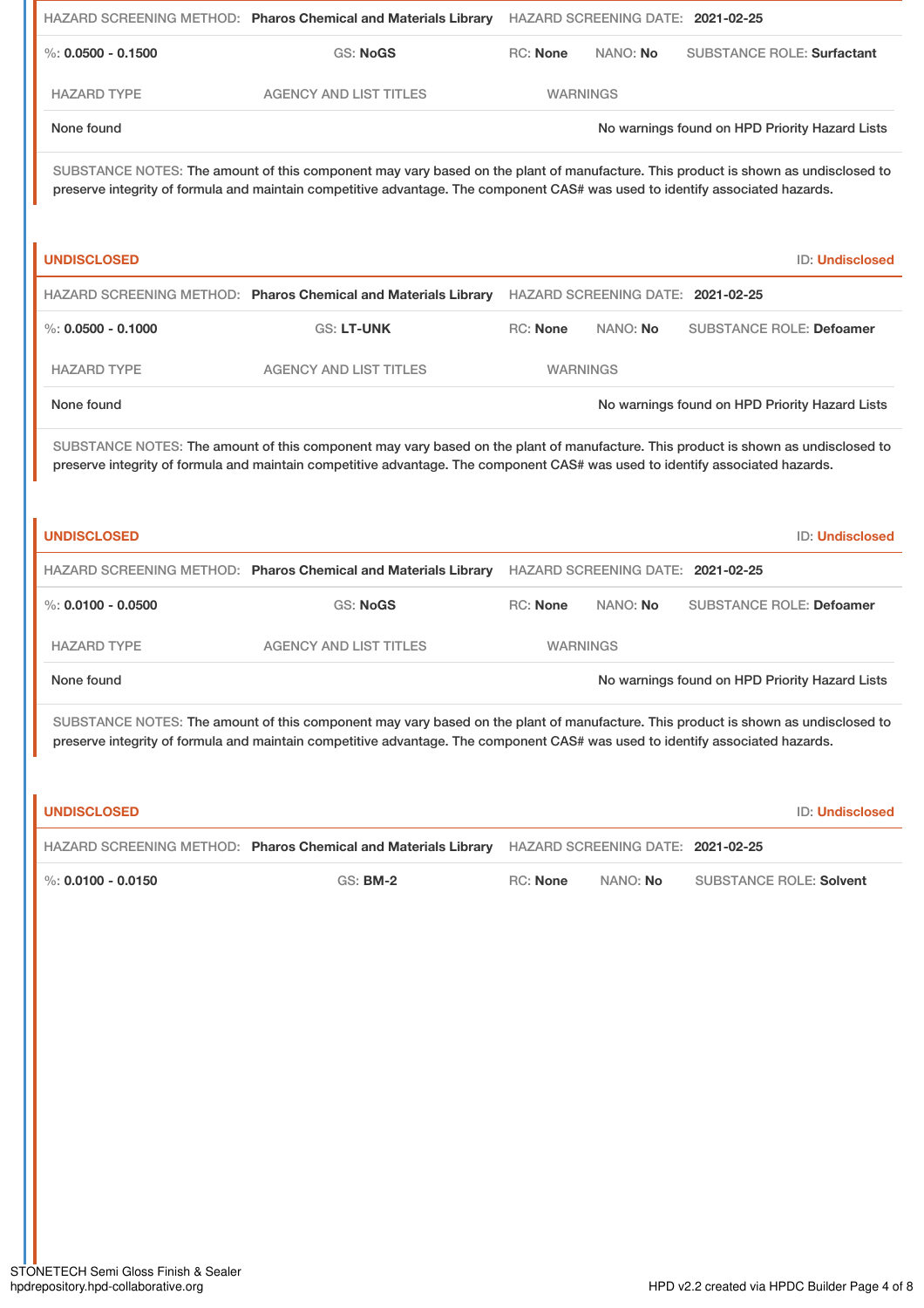| <b>HAZARD TYPE</b> | <b>AGENCY AND LIST TITLES</b>                | <b>WARNINGS</b>                                                                         |
|--------------------|----------------------------------------------|-----------------------------------------------------------------------------------------|
| <b>CAN</b>         | CA EPA - Prop 65                             | Carcinogen - specific to chemical form or exposure<br>route                             |
| <b>END</b>         | <b>TEDX - Potential Endocrine Disruptors</b> | <b>Potential Endocrine Disruptor</b>                                                    |
| <b>CAN</b>         | <b>IARC</b>                                  | Group 1 - Agent is Carcinogenic to humans                                               |
| <b>CAN</b>         | <b>MAK</b>                                   | Carcinogen Group 5 - Genotoxic carcinogen with very<br>slight risk under MAK/BAT levels |
| <b>DEV</b>         | CA EPA - Prop 65                             | Developmental - specific to chemical form or exposure<br>route                          |
| <b>CAN</b>         | GHS - Japan                                  | Carcinogenicity - Category 1A [H350]                                                    |
| <b>REP</b>         | GHS - Japan                                  | Toxic to reproduction - Category 1A [H360]                                              |
| <b>PHY</b>         | EU - GHS (H-Statements)                      | H225 - Highly flammable liquid and vapour                                               |

SUBSTANCE NOTES: The amount of this component may vary based on the plant of manufacture. This product is shown as undisclosed to preserve integrity of formula and maintain competitive advantage. The component CAS# was used to identify associated hazards.

| DIPROPYLENE GLYCOL N-BUTYL ETHER (DPNB) |                                                                                                  |                 |                 |                                   | ID: 29911-28-2                                          |
|-----------------------------------------|--------------------------------------------------------------------------------------------------|-----------------|-----------------|-----------------------------------|---------------------------------------------------------|
|                                         | HAZARD SCREENING METHOD: Pharos Chemical and Materials Library HAZARD SCREENING DATE: 2021-02-25 |                 |                 |                                   |                                                         |
| %: $0.0100 - 2.0000$                    | <b>GS: LT-UNK</b>                                                                                | <b>RC: None</b> |                 | NANO: No                          | <b>SUBSTANCE ROLE: Solvent</b>                          |
| <b>HAZARD TYPE</b>                      | <b>AGENCY AND LIST TITLES</b>                                                                    |                 | <b>WARNINGS</b> |                                   |                                                         |
| None found                              |                                                                                                  |                 |                 |                                   | No warnings found on HPD Priority Hazard Lists          |
|                                         | SUBSTANCE NOTES: The amount of this component may vary based on the plant of manufacture.        |                 |                 |                                   |                                                         |
|                                         |                                                                                                  |                 |                 |                                   |                                                         |
| <b>UNDISCLOSED</b>                      |                                                                                                  |                 |                 |                                   | <b>ID: Undisclosed</b>                                  |
|                                         | HAZARD SCREENING METHOD: Pharos Chemical and Materials Library HAZARD SCREENING DATE: 2021-02-25 |                 |                 |                                   |                                                         |
| $\%$ : 0.0050 - 0.0150                  | GS: LT-P1                                                                                        | RC: None        |                 | NANO: No                          | <b>SUBSTANCE ROLE: Biocide</b>                          |
| <b>HAZARD TYPE</b>                      | <b>AGENCY AND LIST TITLES</b>                                                                    |                 | <b>WARNINGS</b> |                                   |                                                         |
| <b>AQU</b>                              | EU - GHS (H-Statements)                                                                          |                 |                 | H400 - Very toxic to aquatic life |                                                         |
| <b>SKI</b>                              | <b>MAK</b>                                                                                       |                 |                 |                                   | Sensitizing Substance Sh - Danger of skin sensitization |
| <b>SKI</b>                              | EU - GHS (H-Statements)                                                                          |                 |                 | H315 - Causes skin irritation     |                                                         |
| <b>MUL</b>                              | German FEA - Substances Hazardous to<br>Waters                                                   |                 |                 | Class 2 - Hazard to Waters        |                                                         |
| <b>SKI</b>                              | EU - GHS (H-Statements)                                                                          |                 |                 |                                   | H317 - May cause an allergic skin reaction              |
| <b>EYE</b>                              | EU - GHS (H-Statements)                                                                          |                 |                 | H318 - Causes serious eye damage  |                                                         |

SUBSTANCE NOTES: The amount of this component may vary based on the plant of manufacture. This product is shown as undisclosed to preserve integrity of formula and maintain competitive advantage. The component CAS# was used to identify associated hazards.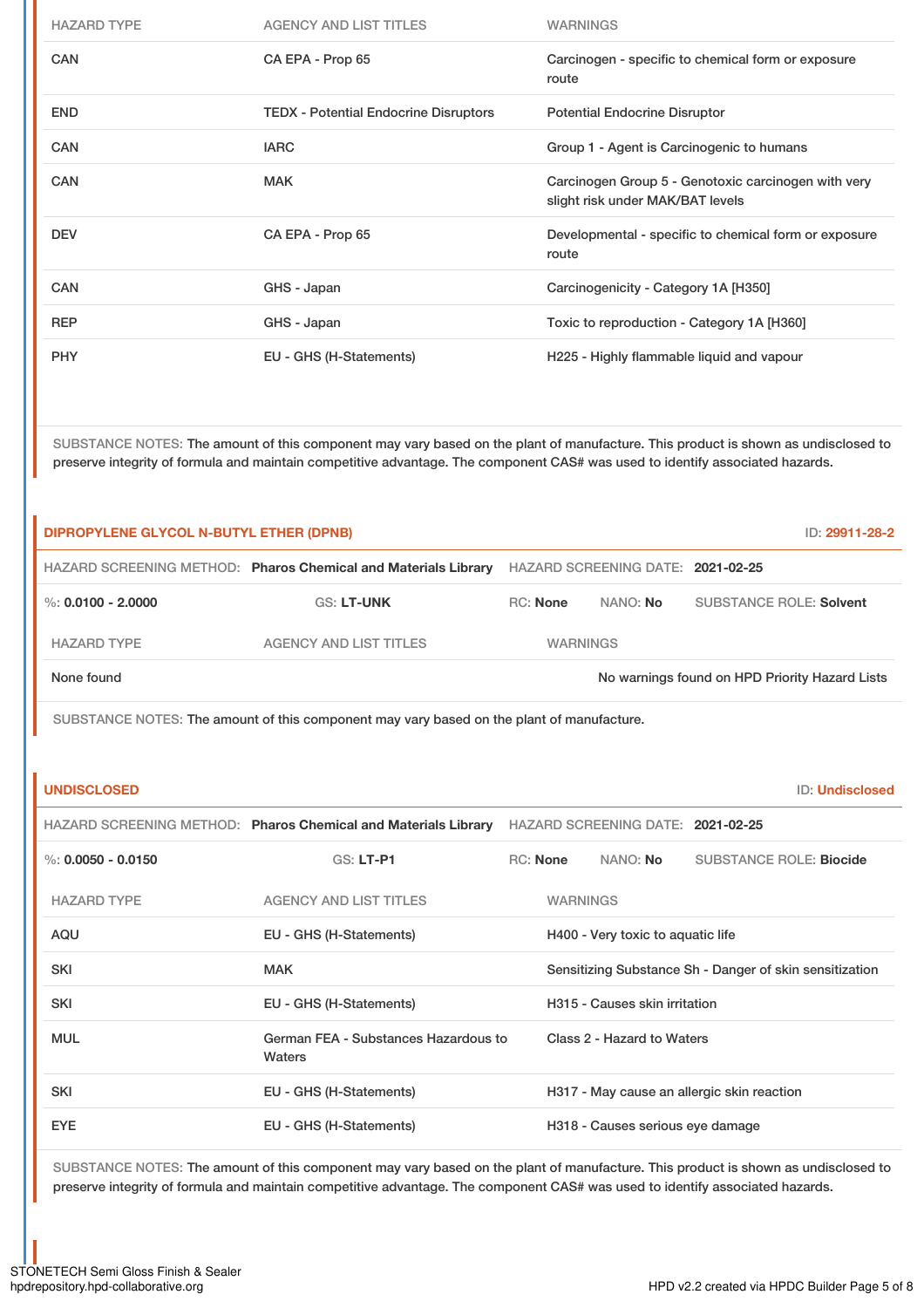|                      | HAZARD SCREENING METHOD: Pharos Chemical and Materials Library HAZARD SCREENING DATE: 2021-02-25 |                 |                                      |                                                             |
|----------------------|--------------------------------------------------------------------------------------------------|-----------------|--------------------------------------|-------------------------------------------------------------|
| %: $0.0050 - 0.0200$ | <b>GS: BM-2</b>                                                                                  | <b>RC: None</b> | NANO: No                             | <b>SUBSTANCE ROLE: Biocide</b>                              |
| <b>HAZARD TYPE</b>   | <b>AGENCY AND LIST TITLES</b>                                                                    | <b>WARNINGS</b> |                                      |                                                             |
| <b>AQU</b>           | EU - GHS (H-Statements)                                                                          |                 | H400 - Very toxic to aquatic life    |                                                             |
| <b>AQU</b>           | EU - GHS (H-Statements)                                                                          |                 |                                      | H410 - Very toxic to aquatic life with long lasting effects |
| <b>END</b>           | <b>TEDX - Potential Endocrine Disruptors</b>                                                     |                 | <b>Potential Endocrine Disruptor</b> |                                                             |
| <b>SKI</b>           | <b>MAK</b>                                                                                       |                 |                                      | Sensitizing Substance Sh - Danger of skin sensitization     |
| <b>MUL</b>           | German FEA - Substances Hazardous to<br>Waters                                                   |                 | Class 3 - Severe Hazard to Waters    |                                                             |
| <b>MAM</b>           | EU - GHS (H-Statements)                                                                          |                 | H301 - Toxic if swallowed            |                                                             |
| <b>MAM</b>           | EU - GHS (H-Statements)                                                                          |                 | H311 - Toxic in contact with skin    |                                                             |
| <b>SKI</b>           | EU - GHS (H-Statements)                                                                          |                 |                                      | H314 - Causes severe skin burns and eye damage              |
| <b>MAM</b>           | EU - GHS (H-Statements)                                                                          |                 | H330 - Fatal if inhaled              |                                                             |
| <b>SKI</b>           | EU - GHS (H-Statements)                                                                          |                 |                                      | H317 - May cause an allergic skin reaction                  |
| <b>EYE</b>           | EU - GHS (H-Statements)                                                                          |                 | H318 - Causes serious eye damage     |                                                             |

SUBSTANCE NOTES: The amount of this component may vary based on the plant of manufacture. This product is shown as undisclosed to preserve integrity of formula and maintain competitive advantage. The component CAS# was used to identify associated hazards.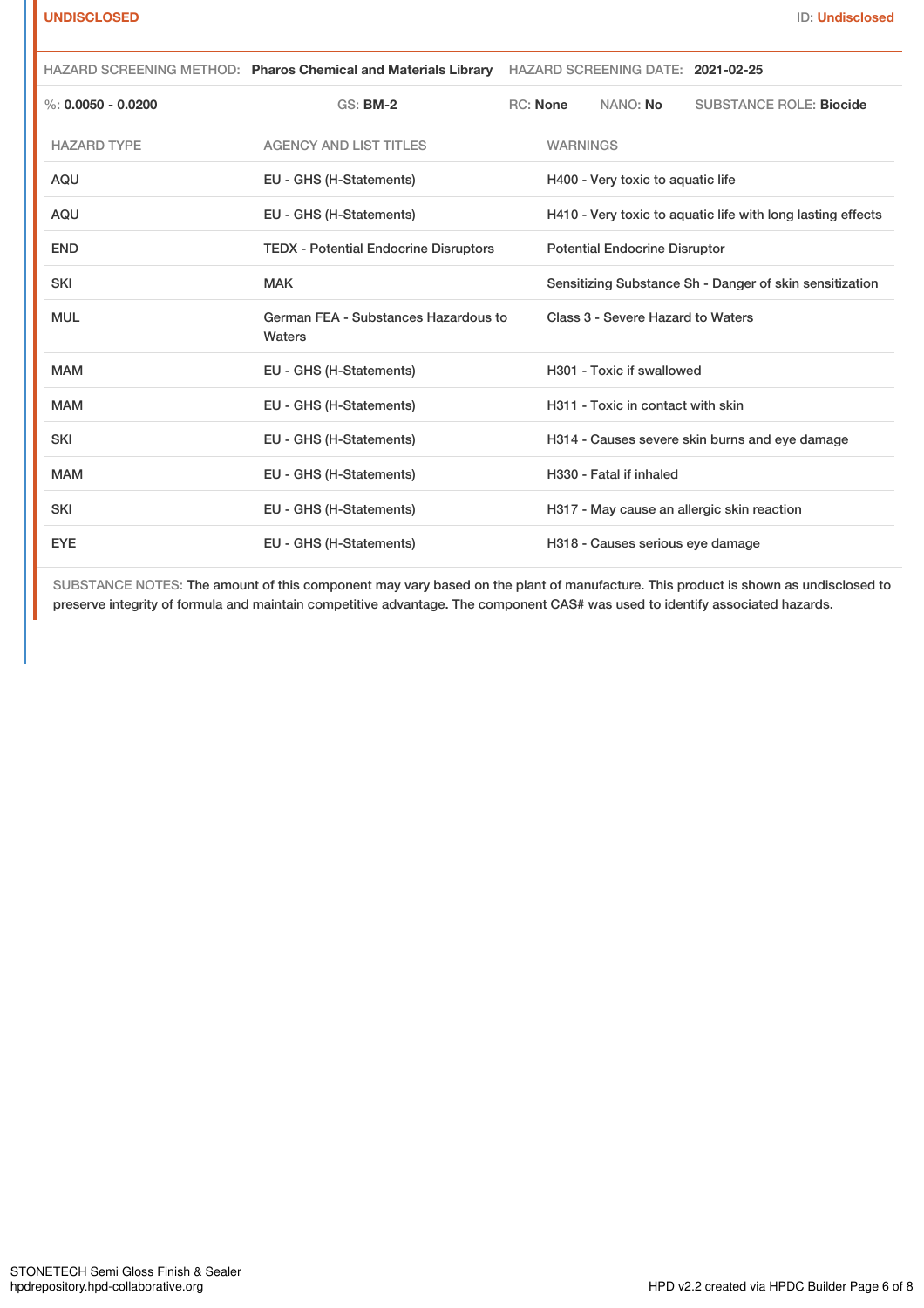This section lists applicable certification and standards compliance information for VOC emissions and VOC content. Other types of health or *environmental performance testing or certifications completed for the product may be provided.*

| <b>VOC EMISSIONS</b>                                                                                                                                                                                                          | N/A                                                                                                                          |
|-------------------------------------------------------------------------------------------------------------------------------------------------------------------------------------------------------------------------------|------------------------------------------------------------------------------------------------------------------------------|
| CERTIFYING PARTY: Self-declared<br><b>APPLICABLE FACILITIES: Applies to All Facilities.</b><br><b>CERTIFICATE URL:</b>                                                                                                        | <b>EXPIRY DATE:</b><br><b>ISSUE DATE: 2020-10-</b><br><b>CERTIFIER OR LAB: LATICRETE</b><br>16                               |
|                                                                                                                                                                                                                               | CERTIFICATION AND COMPLIANCE NOTES: STONETECH® Semi Gloss Finish & Sealer has not been tested for VOC emissions.             |
| <b>VOC CONTENT</b>                                                                                                                                                                                                            | TDS 251 "Low VOC LATICRETE® Products"                                                                                        |
| <b>CERTIFYING PARTY: Self-declared</b><br><b>APPLICABLE FACILITIES: Applies to All Facilities.</b><br><b>CERTIFICATE URL:</b><br>https://www.laticrete.com/~/media/support-and-<br>downloads/technical-datasheets/tds251.ashx | <b>ISSUE DATE: 2021-02-</b><br><b>EXPIRY DATE:</b><br><b>CERTIFIER OR LAB: LATICRETE</b><br>25                               |
|                                                                                                                                                                                                                               | CERTIFICATION AND COMPLIANCE NOTES: Meets LEED v4.1 Credit "Low Emitting Materials" VOC Content Requirements per SCAQMD Rule |

# **Section 4: Accessories**

This section lists related products or materials that the manufacturer requires or recommends for installation (such as adhesives or fasteners), maintenance, cleaning, or operations. For information relating to the contents of these related products, refer to their applicable Health Product *Declarations, if available.*

No accessories are required for this product.

# **Section 5: General Notes**

STONETECH® Semi Gloss Finish & Sealer meets the Living Building Challenge v4.0 requirement that the product does not contain any of the Red Listed Materials or Chemicals. Specifically, STONETECH Semi Gloss Finish & Sealer does not contain the following: Antimicrobials (marketed with a health claim) •Alkylphenols and related compounds •Asbestos •Bisphenol A (BPA) and structural analogues •California Banned Solvents •Chlorinated Polymers, including Chlorinated Polyethylene (CPE), Chlorinated Polyvinyl Chloride (CPVC), Chloroprene (neoprene monomer), Chlorosulfonated polyethylene (CSPE), Polyvinylidiene chloride (PVDC), and Polyvinyl Chloride (PVC) •Chlorobenzenes •Chlorofluorocarbons (CFCs) & Hydrochlorofluorocarbons (HCFCs) •Formaldehyde (added) • Monomeric, polymeric and organo-phosphate halogenated flame retardants (HFRs) •Organotin Compounds •Perfluorinated Compounds (PFCs) •Phthalates (orthophthalates) •Polychlorinated Biphenyls (PCBs) •Polycyclic Aromatic Hydrocarbons (PAH) •Short-Chain and Medium-Chain Chlorinated Paraffins •Toxic Heavy Metals - Arsenic, Cadmium, Chromium, Lead (added), and Mercury •Wood treatments containing Creosote, Arsenic or Pentachlorophenol. See Section 1 for Volatile Organic Compounds (VOC) (wet applied products) information.